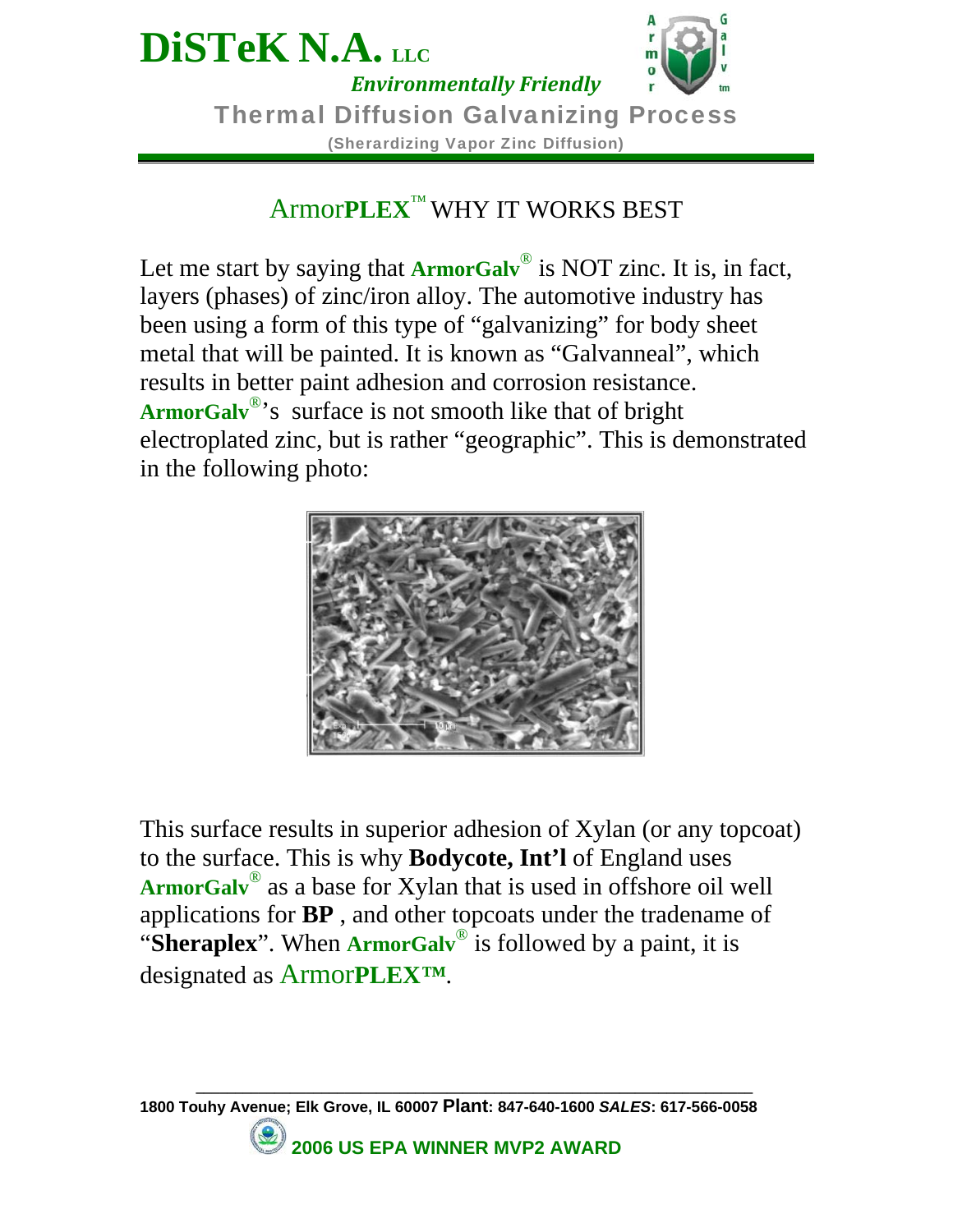

*Environmentally Friendly*

**DiSTeK N.A. LLC** 

#### Thermal Diffusion Galvanizing Process

(Sherardizing Vapor Zinc Diffusion)



Armor**PLEX***™*

Bright electroplated zinc, on the other hand, is smooth, and requires chromating and primers to exhibit good adhesion properties with topcoats, as is shown below:



Bright Zinc Electroplate/5000X magnification

**\_\_\_\_\_\_\_\_\_\_\_\_\_\_\_\_\_\_\_\_\_\_\_\_\_\_\_\_\_\_\_\_\_\_\_\_\_\_\_\_\_\_\_\_\_\_\_\_\_\_\_\_\_\_\_\_\_\_\_\_\_\_\_\_\_\_\_\_\_\_\_** 

Hot Dip Galvanize is even more difficult to paint with good adhesion.

**1800 Touhy Avenue; Elk Grove, IL 60007 Plant: 847-640-1600** *SALES***: 617-566-0058 2006 US EPA WINNER MVP2 AWARD**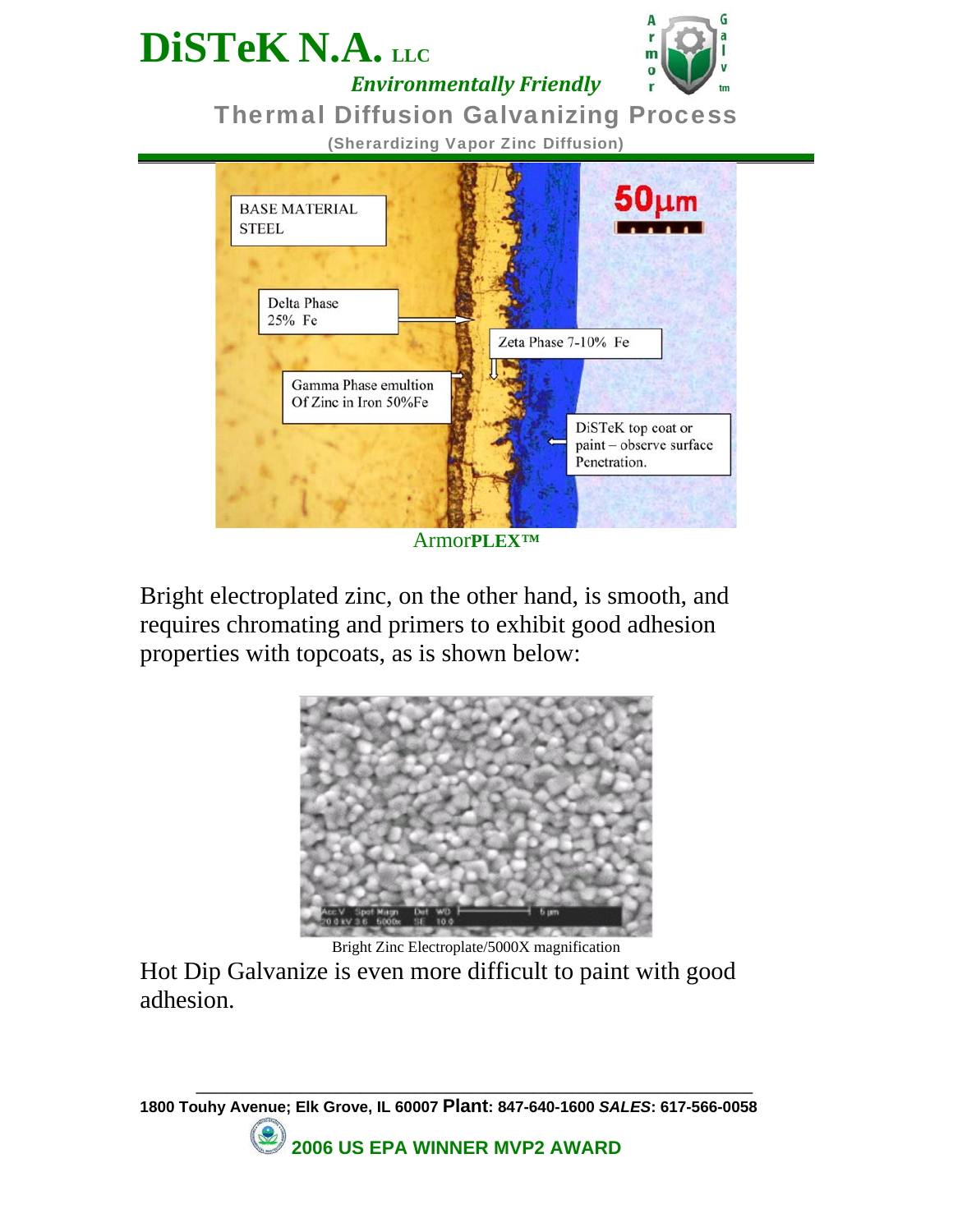# **DiSTeK N.A. LLC**



*Environmentally Friendly*

Thermal Diffusion Galvanizing Process (Sherardizing Vapor Zinc Diffusion)

#### **Armor***Galv***® Compared to Hot Dip Galvanize and Electrogalvanize**

**Electro-galvanized coatings** are, essentially, pure zinc (Eta phase) all the way through to the substrate. Therefore, when it is subjected to a corrosive environment it corrodes at a uniform rate.

**Hot Dip Galvanize** is pure zinc on the surface, but forms slight amounts of zinc/iron phases as it approaches the iron base. The reason for this is that under heat iron is soluble in zinc. Since Hot Dip is done under heat, there is some alloying which takes effect. This raises the corrosion protection in relation to electroplated zinc, because zinc/iron is *more* corrosion resistant than is pure zinc. ("Galvanneal", which is used to coat sheet metal for painted automobile bodies, is **flash** heated after coating to increase the zinc/iron phases and to eliminate the pure zinc on the surface, which results in superior paint adhesion).

ArmorGalv<sup>®</sup> is subjected to heat for a much longer period of time than is Hot Dip or even Galvanneal. Therefore, there are thicker layers of zinc iron alloy phases, with no pure zinc on the surface. This makes **ArmorGalv**® more corrosion resistant, thickness for thickness, than any other zinc coating process. This can be seen in the following chart.

The **ArmorGalv<sup>®</sup>** line begins to flatten out, because as the coating corrodes, it reveals an even more corrosion resistant layer underneath.



**1800 Touhy Avenue; Elk Grove, IL 60007 Plant: 847-640-1600** *SALES***: 617-566-0058** 

**\_\_\_\_\_\_\_\_\_\_\_\_\_\_\_\_\_\_\_\_\_\_\_\_\_\_\_\_\_\_\_\_\_\_\_\_\_\_\_\_\_\_\_\_\_\_\_\_\_\_\_\_\_\_\_\_\_\_\_\_\_\_\_\_\_\_\_\_\_\_\_** 

 **2006 US EPA WINNER MVP2 AWARD**